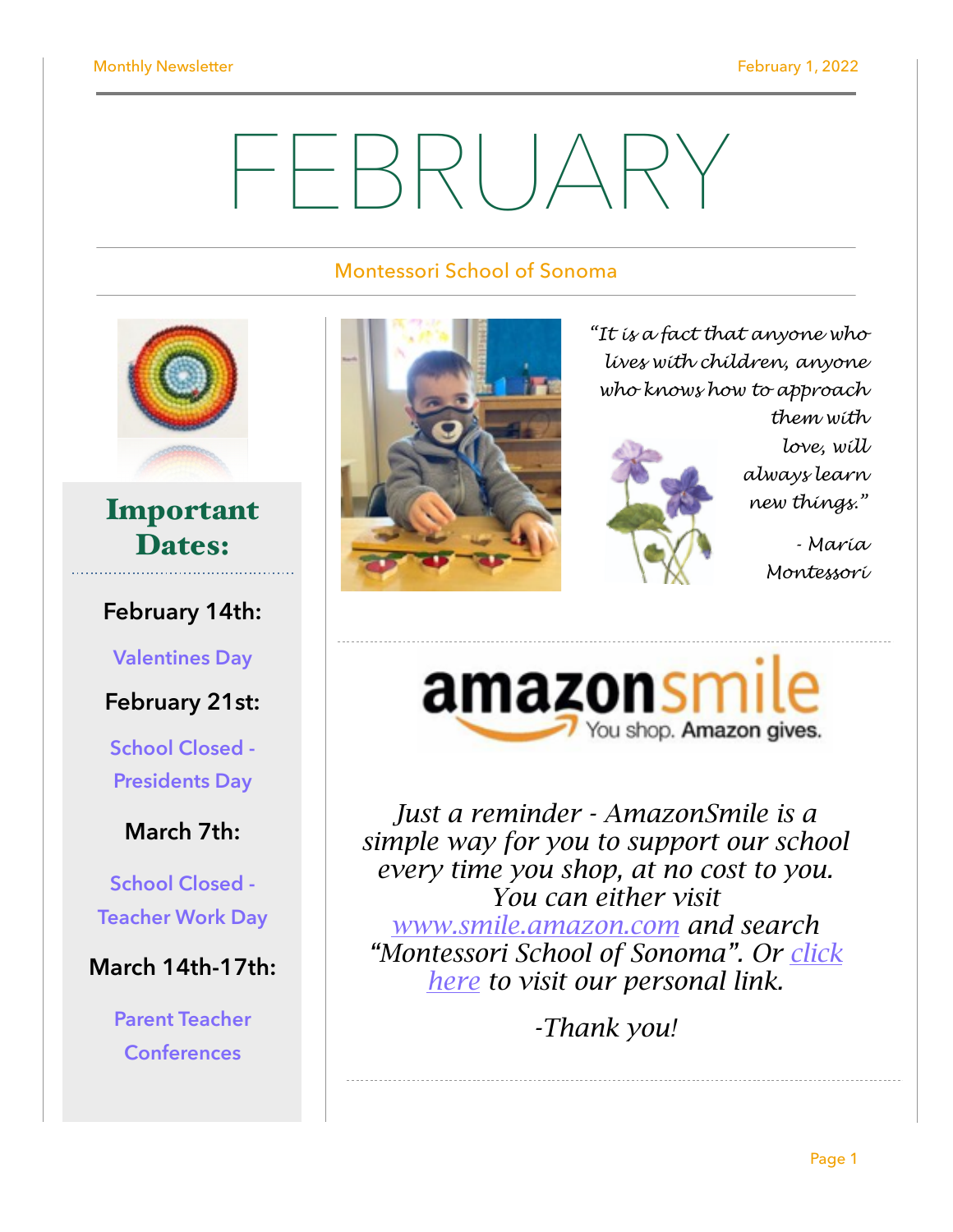Monthly Newsletter February 1, 2022



#### **Tax ID#:**

For those of you gathering information for tax purposes, the Tax ID# for The Montessori School of Sonoma is **94-2174042**

#### **Extra Clothes:**

Please be sure to replace any extra clothes that go home (including masks) so that we have an extra set on hand for your child at school. Thank you!

#### **Negative Covid-19 Tests:**

**We appreciate your communication re: negative tests, however it is imperative that we have photographic evidence of your child's negative results labeled with their name and the date. If/when you test your child and the result is negative, please take a photograph and email it to us!** 





### **Valentines Day:**

We'll be having our annual Primary Class Valentine's Day party on Monday, February 14th.

This is an event the children always look forward to! The school has provided a bag for the students to decorate and fill with Valentines from their classmates.

The children are encouraged to bring homemade cards to pass out to their friends. **PLEASE DO NOT ADDRESS THE ENVELOPES UNLESS YOUR CHILD IS ABLE TO READ THE NAMES.** This makes it easier for the children to independently pass out their cards. Have your child sign each card. If your child is not able to write their name, you may write it with a highlighter and have them trace over it.

Families are more than welcome to add any type of non-food item, such as stickers, pencils, whistles, or other small items to add to their Valentines cards. As many children have stated in past years, "*the little things that are put in the bags are the best*!"

Please bring enough Valentines for 12 children.

Please, no candy.

Thank you!

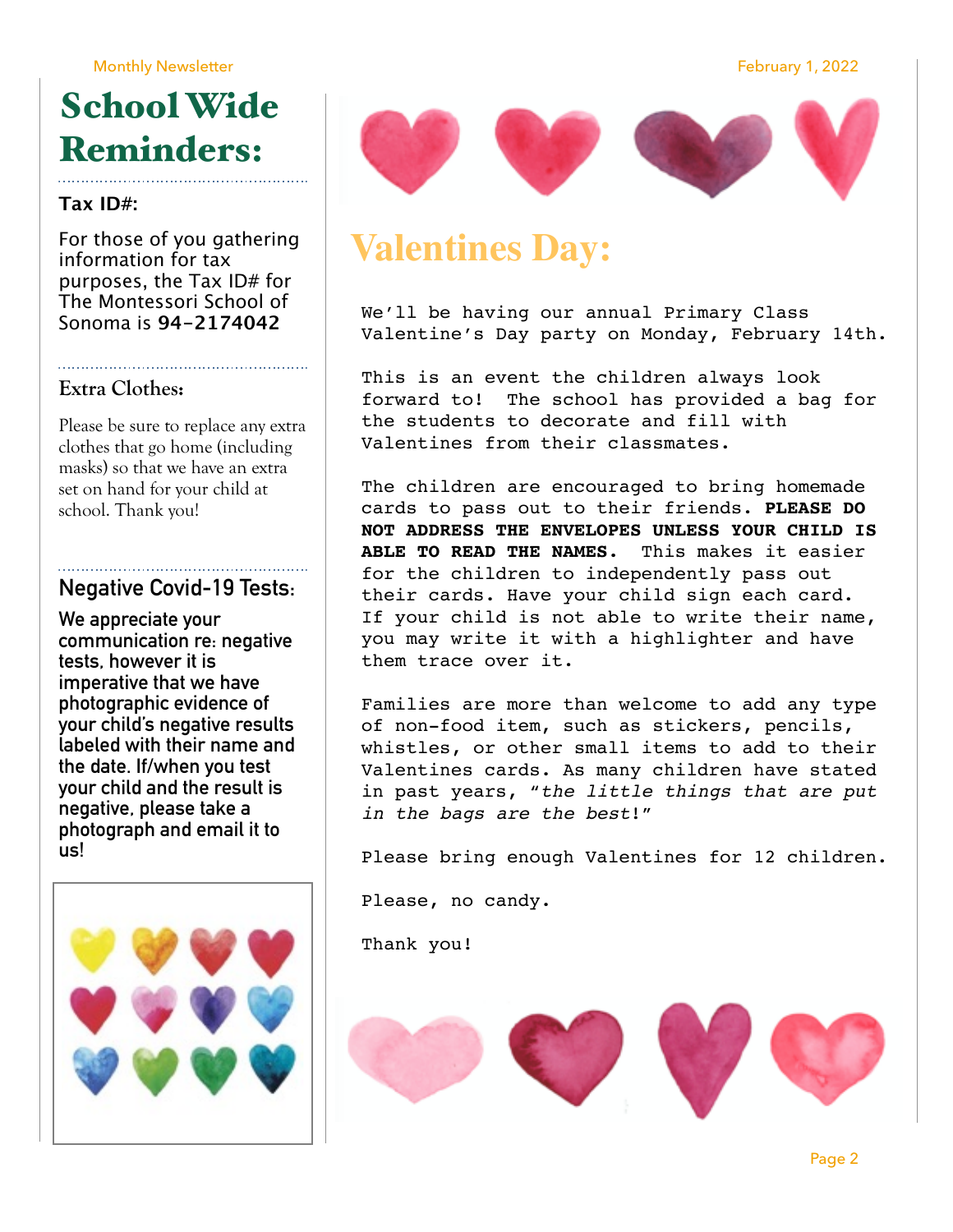### Book Corner:

Here are some Love themed book recommendations in light of Valentines Day, which can also be enjoyed all year long!



*The Runaway Bunny* by, Margaret Wise



*Love is* by, Diane Adams



*Hug Time* by, Patrick McDonnell

### Infant Corner:



#### **Our little love bugs will be doing Valentines Day projects and will be sending a special Valentine home on the 14th/15th to you – but no need to send any Valentines to school with them.**

Wet Weather - The weather is typically wet, even if it is not a rainy day, so please bring extra pants for your

child's bag. We always want to lay them down for nap dry and cozy!

Singing and Dancing - A song we will be singing this month is Skidamarink. Our class loves to dance and our songs tend to involve a lot of movement so you may notice them sharing new songs with you with additional dance moves! If you ever want to know more about your child's day, don't hesitate to ask!



Thank you for sharing your babies with us!

*- Katherine & Karina*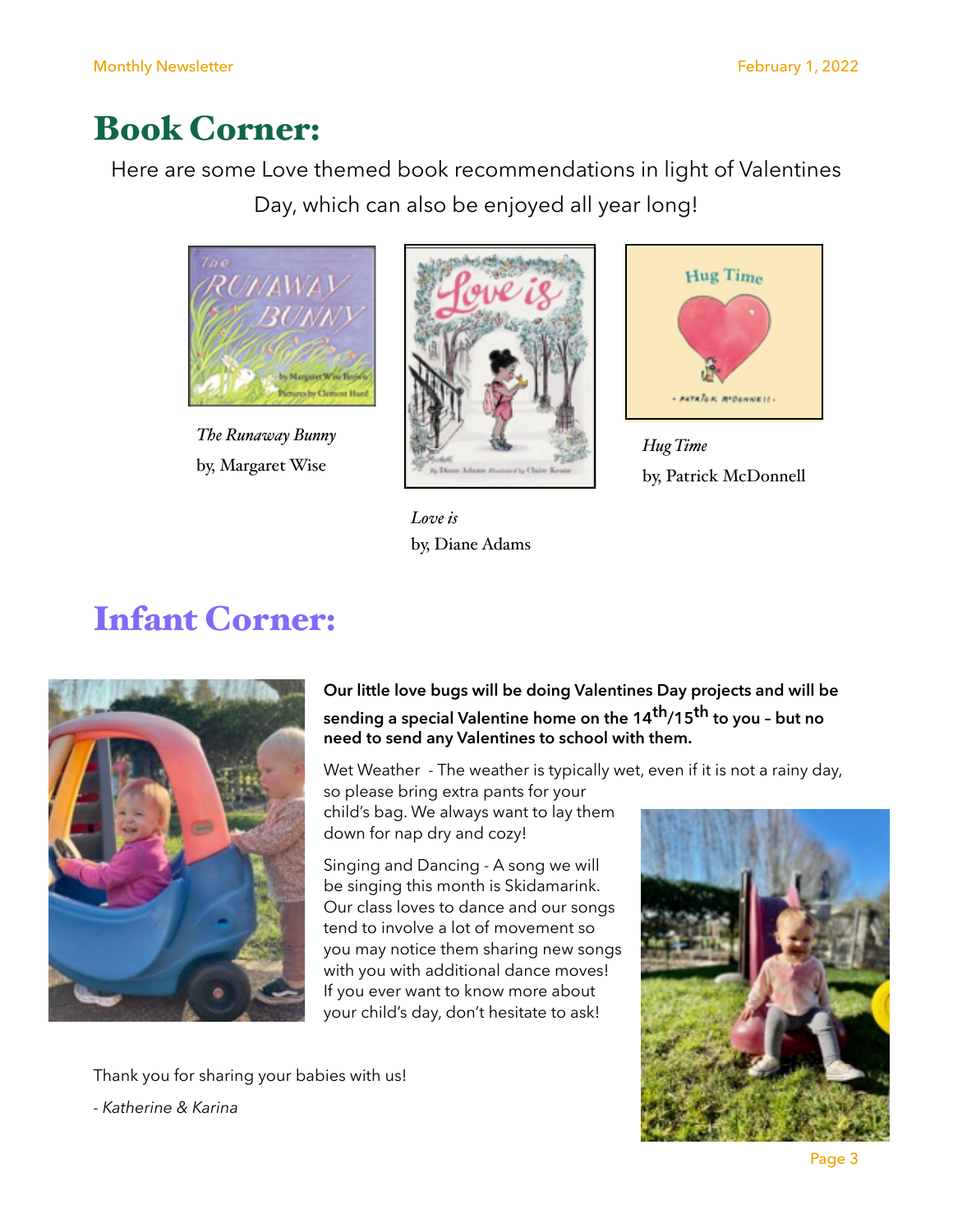### Toddler Corner:



January was quite a month! We are looking forward to settling back into our regular routine. After children are out sick and/or home, coming back to school can feel like starting over. Let's remember to say goodbye with a nice hug and quick departure. If ever there is a problem we will call you immediately. Thank you for all your cooperation during this time!

With the New Year we are doing the Pledge of Allegiance each morning. If your child comes home with a flag sticker, you know your child was the helper for the day. Their job is holding the flag and being the bell ringer for clean up.

To celebrate Valentines Day we will be having a special

snack and sharing Valentines with each other. We will be celebrating Monday the 14th and Tuesday the 15th so nobody will be left out. We will provide bags to decorate. **Please bring Valentines to share with our friends (See** *"Valentines Day"* **on Pg. 2 for more info). There are 17 students total on our class list.** Love is something if you give it away!

Positive Discipline:

• Misbehaving children are "discouraged children" who have mistaken ideas on how to achieve their primary goal - to belong. Their mistaken ideas lead them to the misbehavior. We cannot be effective unless we address the mistaken beliefs rather than just the misbehavior.

Here are the lyrics to one of our February Songs:

#### *Skidamirink*

**Skidamarink a dink a dink, Skidamarink a doo, I love you. Skidamarink a dink a dink, Skidamarink a doo, I love you. I love you in the morning And in the afternoon, I love you in the evening And underneath the moon; Oh, Skidamarink a dink a dink, Skidamarink a doo, I love you!** 

We will be closed for Feb 21<sup>st</sup> in celebration of Presidents Day. Happy Valentines Day! *-Christine & Cara*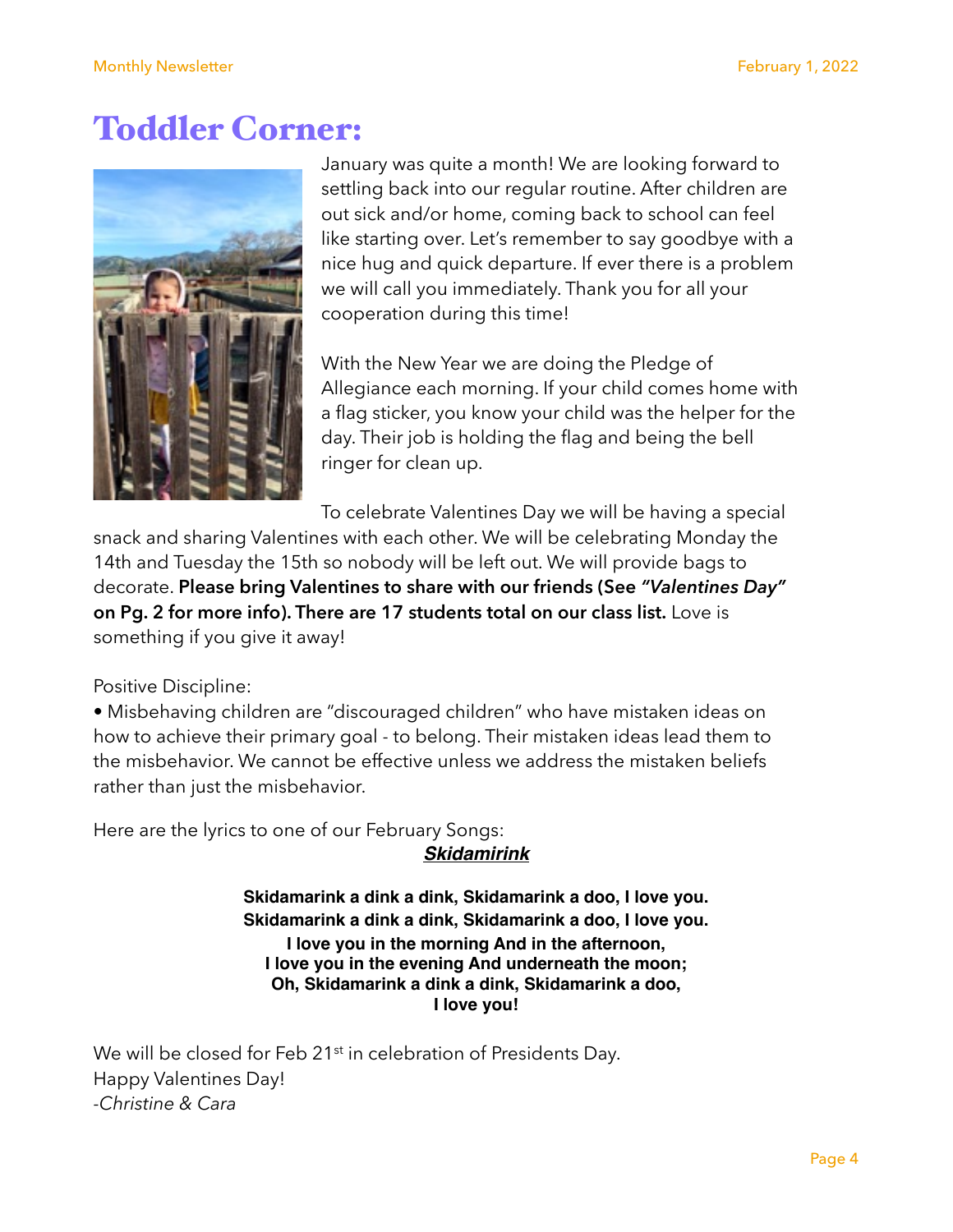### Childcare Enrichment Corner:



Dear Childcare Enrichment Families,

The new year is off to a great start! The children look forward to signing in by practicing writing their names each morning. The letter of the week is also a big hit! Each week our projects, songs and artwork reflect the sounds of the letter of the week and the

class is excellent at suggesting words that begin with the letter of the week. Every

Friday we will be doing a cooking project that goes along with the letter of the week. This month we will be making Egg Bites, Fruit Jam, Guacamole, and Hummus.

This February we will explore and create projects on the theme of Friendship. The first weeks will be dedicated to creating Valentine's for our families and friends while practicing ways we can all be friends at school. If you would like your child to mail valentines to family

members, please send in envelopes that are stamped and addressed and we will be happy to have your child fill them with valentines.

We will continue with our Author of the month curriculum this time featuring the books of Kevin Henkes. Most of his books are set in school and are about friends and how they interact with one another.

We are looking forward to another fun month with your children!





*- Natasha and Danielle*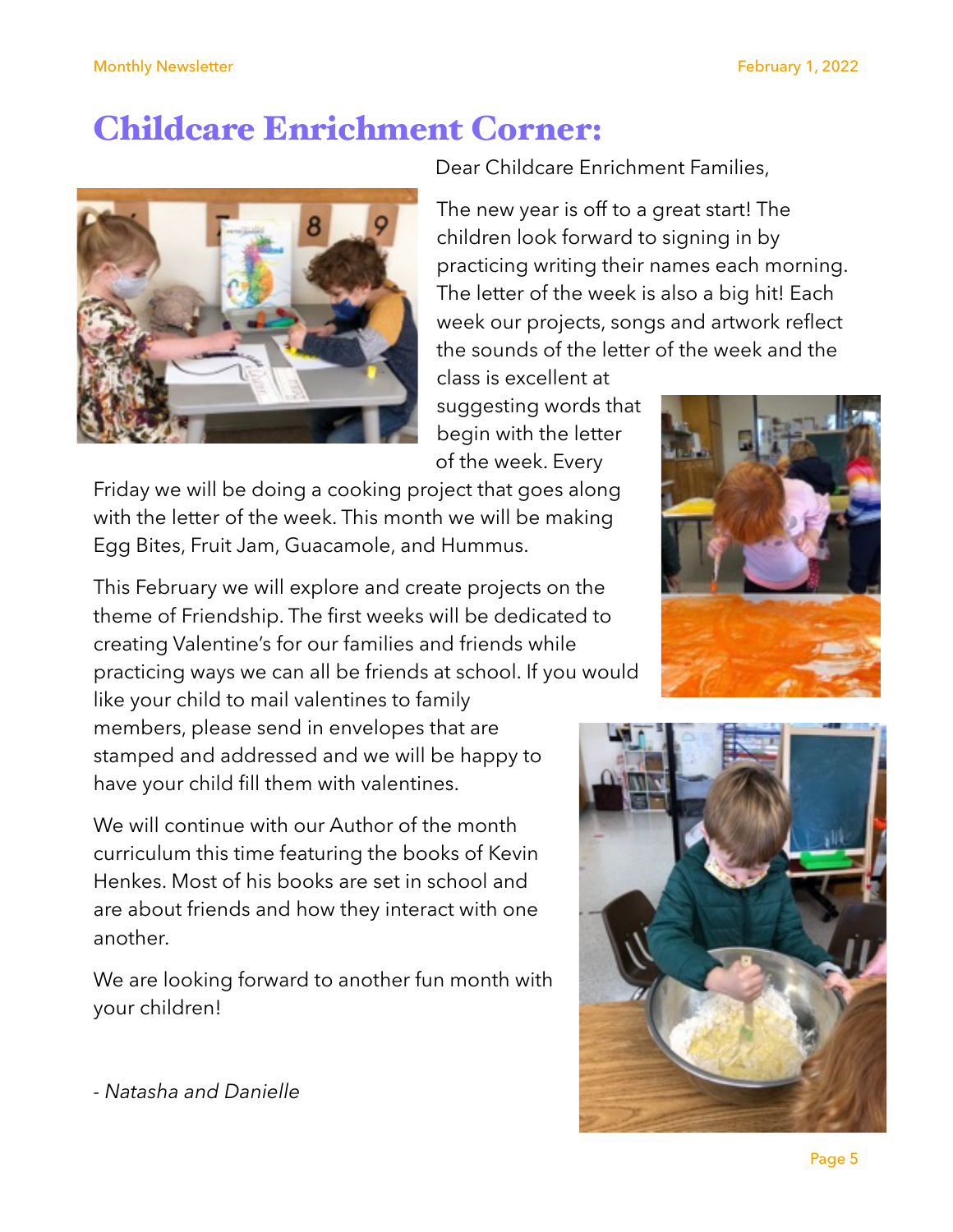### Primary Corner:



Dear families,

Our studies of Antarctica and the Arctic Circle have clearly demonstrated the vast difference of this continent and Polar region: No cities and homes filled with families, toys and food. No trees, no gardens, no stores, no playgrounds, no parks and no Train Town. Just a whole lot of penguins!

Europe will come as a relief for our students to find themselves again, and to recognize so many similarities: Homes, clothing, food, and transportation. For this continent we provide a wide range of 'people representations' because there are so many countries living side by side. Also, animals and their habitats will be discovered and explored.

Our 3rd year students are displaying some serious reading skills and proficiency in Math. Their maturity is inspiring and so essential for the younger students to look up to. This group is especially excited about our Cultural Studies and their penmanship is beautiful. We are so proud of them!

Word of the month: **Maturity**

- **To be able to stick with a job until it is finished**
- **To do one's duty without being supervised**
- **To be able to carry money without spending it**
- **To be able to bear an injustice without wanting to get even**

Maturity is desirable and a stepping stone to be successful in our society. We recognize the importance at this young age, and our day to day life in the classroom gently guides children towards maturity. It's definitely worth paying attention to.

We are half way through the winter season, and the evenings have noticeably become longer and warmer. Thank you for your commitment to safety for all.

Sincerely, *Barbara and Rachel*